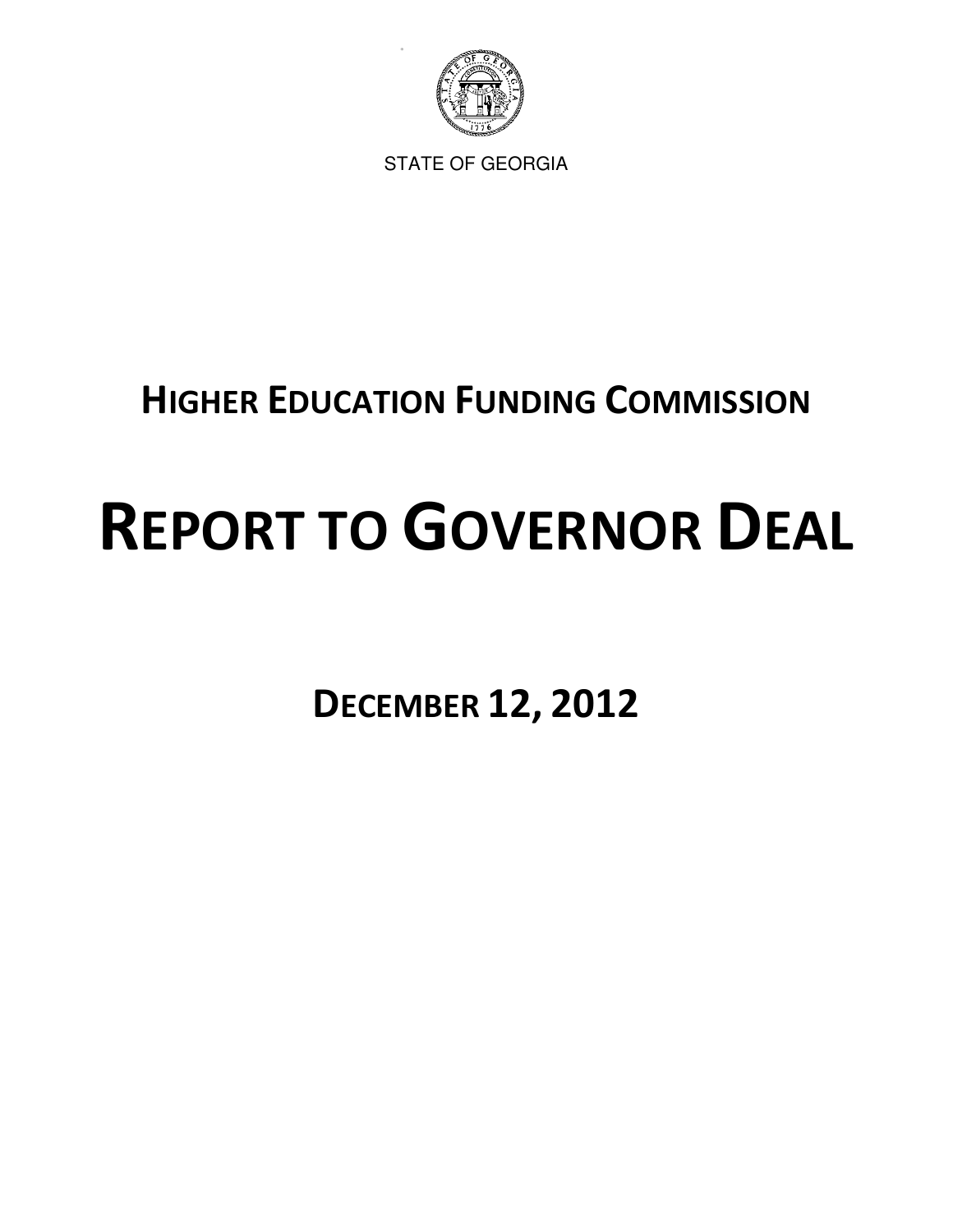

# Table of Contents

| <b>Introduction</b>                                                | 3  |
|--------------------------------------------------------------------|----|
| History of Complete College Georgia                                | 3  |
| Scope and Work of the Higher Education Funding Commission          | 4  |
| <b>Formula Design</b>                                              | 6  |
| Considerations                                                     | 6  |
| Formula Elements                                                   | 7  |
| Implementation & Monitoring                                        | 7  |
| Recommendations for Further Study                                  | 8  |
| <b>Conclusion</b>                                                  | 8  |
| <b>Appendices</b>                                                  |    |
| Appendix A: List of Members of Higher Education Funding Commission | 9  |
| Appendix B: List of Members of Staff Level Working Group           | 10 |
| <b>Appendix C: Formula Definitions</b>                             | 11 |
| Appendix D: Outcomes-Based Formula Spreadsheet                     | 12 |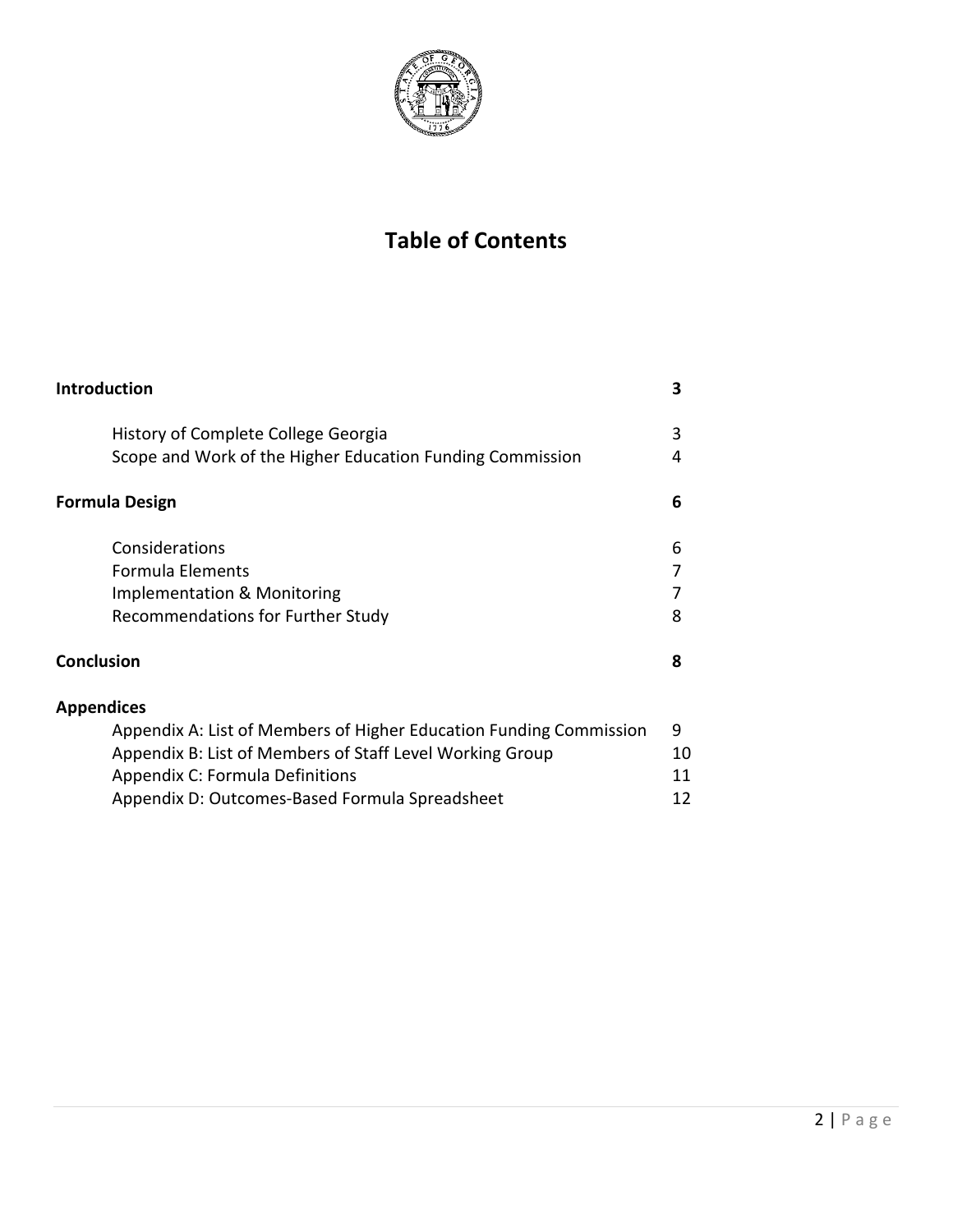

# INTRODUCTION

By 2020, more than 60 percent of job openings in Georgia will require some form of postsecondary education, whether a certificate, associate's degree, bachelor's degree or beyond.<sup>1</sup> Yet today, only slightly more than 40% of young Georgians hold a postsecondary credential. To remain competitive, Georgia must not only maintain current graduation levels, but also produce an additional estimated 250,000 graduates in upcoming years. Georgia must increase the number of students with access to higher education and ensure that these students graduate with postsecondary degrees in a timely manner.

# HISTORY OF COMPLETE COLLEGE GEORGIA

Governor Deal launched "Complete College Georgia" in August 2011 and laid out six steps to increase access, retention, and completion at all institutions in the state's University System and Technical College System to meet the state's projected economic development needs. Complete College Georgia called on leaders in higher education to:

# 1) Develop comprehensive system-wide and campus-level completion plans

The University System of Georgia (USG) and the Technical College System of Georgia (TCSG) submitted a joint completion plan in December 2011, which outlines a collaborative process to guide the work of the state's 60 institutions of higher education to rapidly increase the proportion of young adults with a certificate or degree, while maintaining a commitment to quality. <sup>2</sup> The plan emphasizes partnerships and accountability, performance, and college readiness and access. Georgia became the first state in the nation to have a completion plan from every public institution of higher education in September 2012.<sup>3</sup> The individual campus completion plans focus on improvements to data collection and analysis, partnerships with K-12, reduction of the time it takes to earn a college degree, and new models of instruction and remediation.

# 2) Restructure select Technical College programs to better support working students

Restructuring how education is thought of and how it is delivered can improve college completion and shorten the amount of time it takes a student to attain a degree, particularly for adult and part-time students. In Fall 2012, programs of study in accounting, air conditioning, networking specialization, medical assisting, and automotive technology were available in block scheduling at all 25 TCSG institutions to better meet the needs of students.

# 3) Increase Course Articulation to build a seamless education system

 $\overline{a}$ 

Articulation and transfer agreements provide students with important paths for transitioning within and across systems of higher education. There are now 27 courses transferable to and from USG institutions and TCSG institutions<sup>4</sup>.

<sup>1</sup> Complete College America. "Time is the Enemy." September 2011: http://www.completecollege.org/docs/Georgia.pdf <sup>2</sup> Report: Georgia's Higher Education Completion Plan

http://www.usg.edu/educational\_access/documents/GaHigherEducationCompletionPlan2012.pdf

<sup>3</sup> Media Release: Deal Releases College Completion Plans http://gov.georgia.gov/press-releases/2012-09-10/deal-releases-collegecompletion-plans,

<sup>4</sup> Media Release: Regents Approve 17 General Education Courses for Transfer to Support Complete College Georgia Goals http://www.usg.edu/news/release/regents\_approve\_17\_general\_education\_courses\_for\_transfer\_to\_support\_comple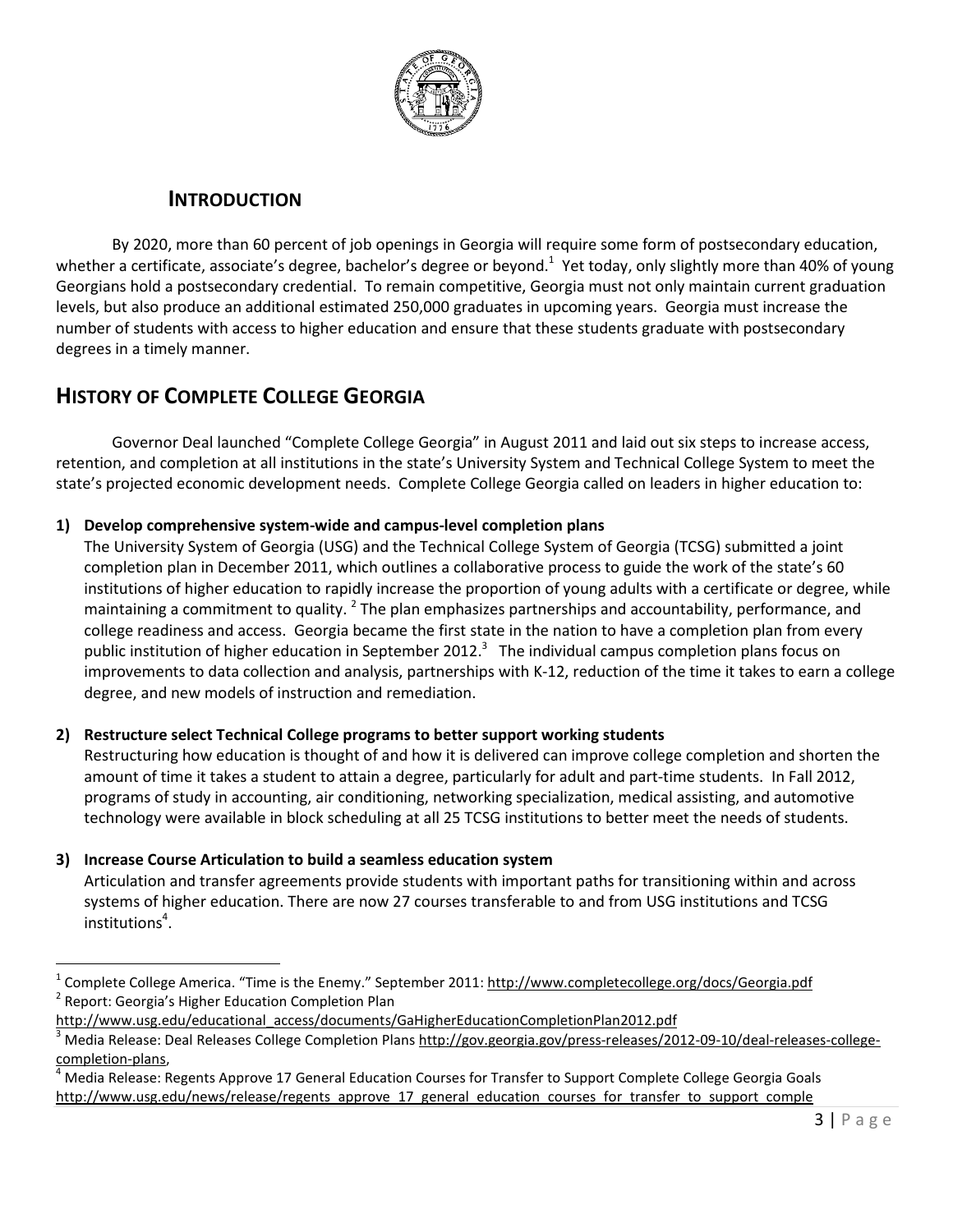

#### 4) Improve remediation

 $\overline{a}$ 

Students admitted to college but unprepared to earn college credit are often placed in learning support classes, which do not count toward degree hours. The University System of Georgia's two-year colleges provide remediation to 59 percent of entering students, and its 14 state colleges provide remediation to 48 percent of entering students. All 25 institutions in the Technical College System of Georgia provide remediation to 26 percent of first time entry students. With a \$1 million Complete College America grant, College of Coastal Georgia, Georgia Gwinnett College, Athens Technical College, and DeKalb Technical College are piloting innovative forms of remediation.<sup>5</sup>

#### 5) Create a needs-based college scholarship program

In February 2012, Governor Deal launched the REACH Scholarship.<sup>6</sup> REACH Scholars are selected in middle school and sign a contract to maintain a certain grade average, remain crime, drug, and behavior issue free, and meet with a volunteer mentor until they graduate from high school. Their parents or guardians also sign a contract to support their student through their education. Students who complete program requirements receive a renewable yearly tuition scholarship of \$2,500 to be used at any HOPE eligible institution. This amount covers the average gap between other needs-based scholarships, such as Pell, and the full cost of attendance.<sup>7</sup>

#### 6) Form the Higher Education Funding Commission

The current funding formula incentivizes enrollment growth but not outcomes, and it rewards institutions for increasing the number of students attending college but does not consider whether or not institutions are successful in seeing those students through to successful degree completion. Governor Deal charged the Commission with examining ways to change the higher education funding formula to incentivize completion and to make recommendations to the Governor by the end of 2012.<sup>8</sup>

# SCOPE AND WORK OF THE HIGHER EDUCATION FUNDING COMMISSION

The work of the Higher Education Funding Commission comprises the final plank of Governor Deal's Complete College Georgia initiative. After focusing on access and retention through the launch of the REACH scholarship, the preservation of the HOPE Scholarship, and a close examination of state-level policies to promote student success, Governor Deal formed the Commission to examine ways to encourage colleges and universities to turn their efforts to completion through the state's funding formula. Under the current funding formulas, the systems receive funding when a student enrolls. However, there is no consideration for whether the student progresses or completes a degree. The funding formulas alone encourage institutions to enroll students with little to no focus on ensuring that they are successful after they get there.

<sup>5</sup> Media Release: Deal Announces \$1M Grant and Complete College Georgia Initiative http://gov.georgia.gov/press-releases/2011- 08-04/deal-announces-1-million-grant-complete-college-georgia-initiative

<sup>&</sup>lt;sup>6</sup> Media Release: Deal Announces Needs Based Scholarship http://gov.georgia.gov/press-releases/2012-02-06/deal-announcesneeds-based-scholarship

<sup>7</sup> Program Website: REACH Scholarship http://www.reachga.org/about\_us.cfm

<sup>&</sup>lt;sup>8</sup> Media Release: Deal Names Higher Education Funding Commission http://gov.georgia.gov/press-releases/2011-10-13/deal-nameshigher-education-funding-commission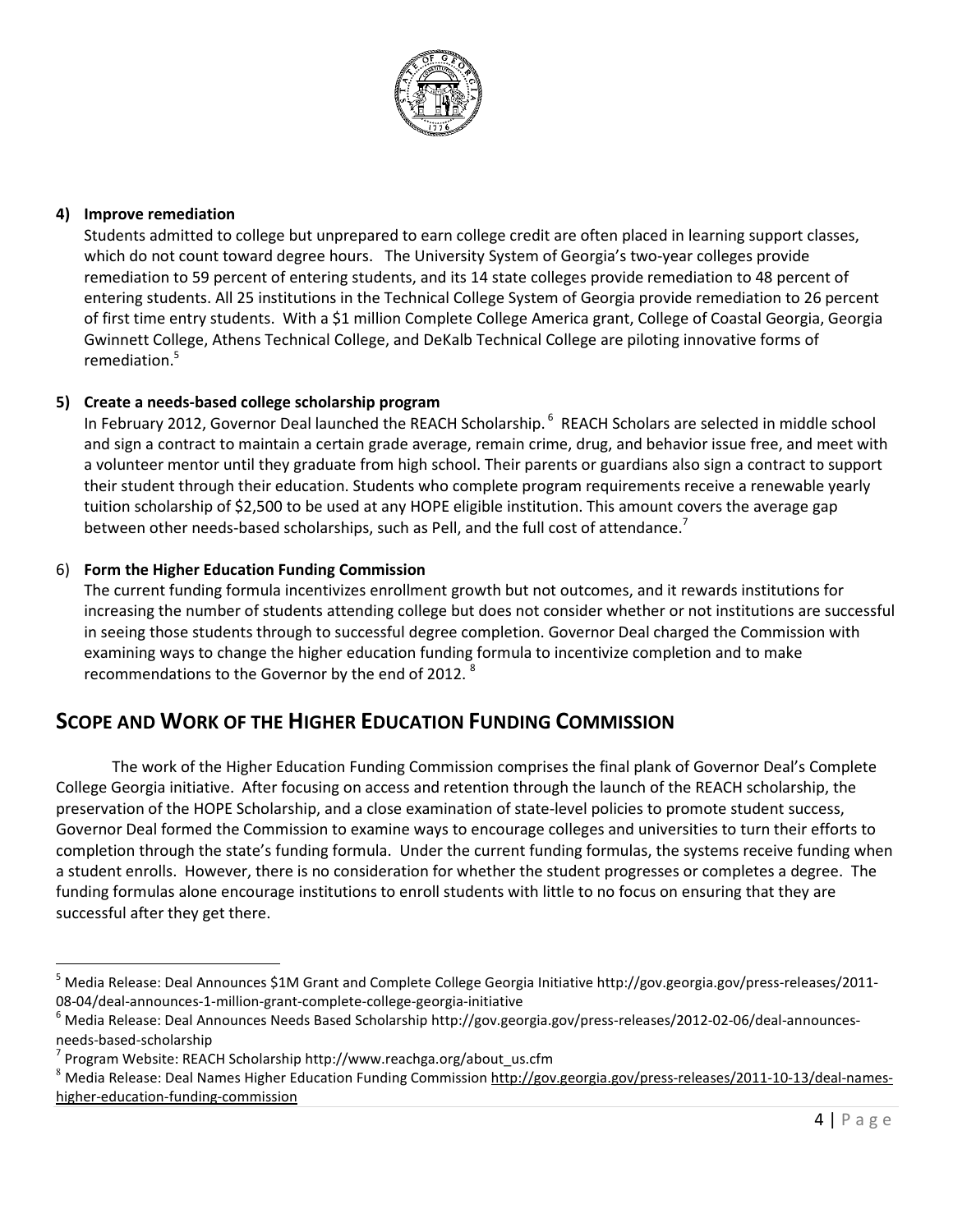

Governor Deal appointed the members of the Higher Education Funding Commission in October 2011. Members included USG and TCSG leadership, institution presidents from both systems, students from both systems, legislators, and members of the business community. The complete list of members is attached in Appendix A. The Commission held their first meeting in December 2011 and received their charge to make recommendations to Governor Deal by the end of 2012 on ways to change the higher education funding formulas to incentivize degree completion.

 The Higher Education Funding Commission met a total of seven times and spoke with a range of local and national experts on college completion and higher education budgeting. Additional staff- level research was conducted by a working group staffed by senior level employees of the Governor's Office, the Office of Planning and Budget (OPB), the Technical College System of Georgia, the University System of Georgia, and the Governor's Office of Student Achievement (GOSA). The following is a complete list of the meetings as well as a brief summary of the discussions:

- **December 13, 2011**: At the first meeting of the Commission, the governor began the meeting by giving the members their charge of examining ways to change the way the state funds higher education to incentivize outcomes rather than enrollments. Stan Jones, president of Complete College America, presented the national outlook on efforts to increase college completion and the basic funding formula framework, and Dennis Jones, President of the National Center for Higher Education Management Systems (NCHEMS), presented an overview of principles of effective outcomes-based higher education funding formulas.
- February 27, 2012: At the second Commission meeting, members heard presentations on best practices in outcomes-based higher education funding formulas in other states from Travis Reindl with the National Governors Association. The Commission also heard from Dr. James Applegate with the Lumina Foundation on the importance of bringing additional students into the college- going pipeline, particularly adult students who have completed some college but not earned a degree. John Krueger, Senior Vice President of Policy for the Georgia Chamber, presented a summary of the recommendations from the Georgia Competitiveness Initiative, with a focus on the alignment of the recommendations to Complete College Georgia.
- May 7, 2012: The Commission heard a presentation from the staff level working group, which included an overview of the outcomes-based funding framework, state level college attainment data overall and by key subgroups. The Commission prioritized key target populations to receive additional incentives within the outcomesbased formula.
- August 6, 2012: The Commission received additional information on college-going and completion data for first generation college students and the state's ability to collect that information, more specific information on incentivized populations from other states' outcomes-based higher education formulas, and an overview of the structure of the outcomes-based formula. The Commission approved using census salary data to set the weights for progressions and outcomes within the new formula.
- **October 22, 2012:** The Commission heard a presentation from the staff-level working group and approved the definitions of components for the outcomes-based formula. Additionally, the Commission weighed the benefits of reporting data and calculating the formula award by sector prioritized weighting based on sector priorities in the formula. The Commission also added a sector-based strategic initiatives outcome to the formula to ensure alignment with workforce development and other state level priorities.
- November 6, 2012: The Commission discussed implementation of the outcomes-based formula and the need for careful monitoring of the transition, all formula components, and broad stakeholder engagement across key constituencies responsible for formula implementation and success.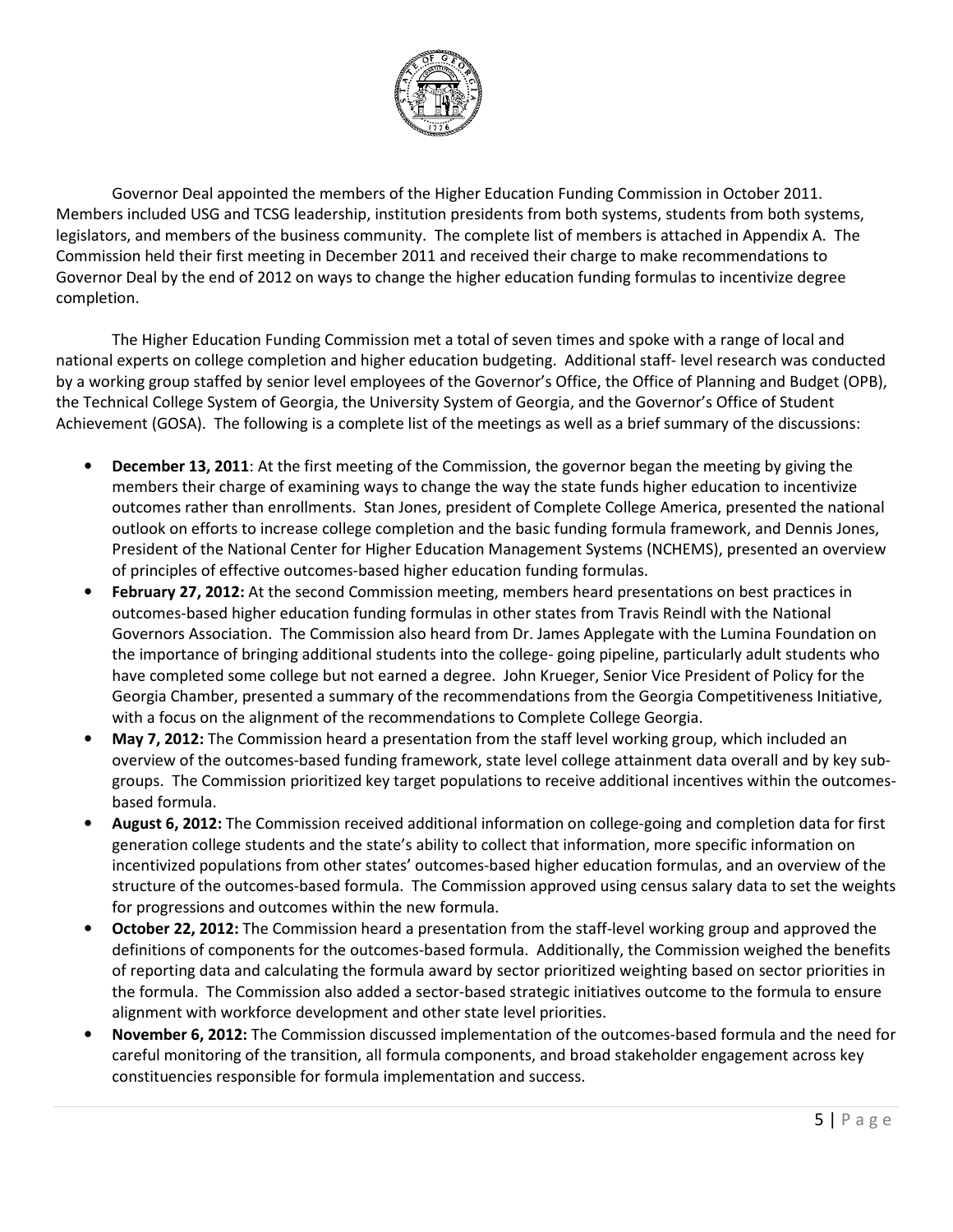

• December 12, 2012: At the final meeting of the Commission, Commission members had a chance to share their reflections and feedback on a draft version of the report to the governor.

# FORMULA DESIGN

The outcomes-based formula framework approved by the Commission is attached in Appendix B, and the definitions for the formula approved by the Commission are attached in Appendix C. First, sector-based outcomes and progression benchmarks are identified, for which actual institutional level data is collected by sector. The scaled data is then multiplied by a formula weight to produce a weighted outcome. Each outcome is weighted to reflect the priority of the outcome and the mission of the sector of institutions, with a majority of the formula weighted towards degree production or successful transfer. Formula weights for progression increase and a school earns more as a student progresses. At face value the awards will earn the same, but the final value of the awards can change as sector priority rankings are adjusted to focus the different sectors on particular outcomes. For example, while certificates are awarded at both regional universities and technical colleges, they are a much more prevalent and desired outcome at the latter and would be weighted higher.

The weighted outcomes are then monetized by multiplying the weighted outcomes by the average SREB faculty salary data by sector, which is increased to include the cost of employee benefits. Thus, the differences between the salary levels in different sectors acknowledge the differences in the cost of teaching between the sectors. For example, if all other variables were held equal, a research university would earn more when a student accumulated 30 hours than would a regional university. The steps are the same across all sectors; the only difference is the weight factor and priority applied to each point value. Fixed costs such as maintenance and operations are addressed as a separate line item within the formula, utilizing a dollars per square footage calculation.

# **CONSIDERATIONS**

 Throughout the Commission's discussion across multiple meetings, several factors were consistently identified as priority considerations to be used in any higher education funding formula:

- Focus on Quality: At the first meeting of the Commission, Governor Deal emphasized the importance of maintaining and increasing educational quality while increasing completion and attainment. The Commission also consistently emphasized the need to ensure that changes to the funding formula would not undermine the quality of institutions and degrees. The state will continue to rigorously monitor the effects of the outcomesbased formula to ensure credentials remain high quality.
- Respect for Institutional Mission: The Commission looked to the funding model to promote fulfilling institutional mission while minimizing institutional mission creep by using sector differentiated drivers.
- Simplicity: The Commission prioritized a transparent, easy-to-understand formula that incentivized contributions to the attainment of state goals. The list of variables in the outcomes-based formula is short so that the message is clear.
- Alignment to Economic Development: The Commission emphasized the need to align degree production with the workforce development needs of the state and to incentivize such a connection within the outcomes-based formula when possible.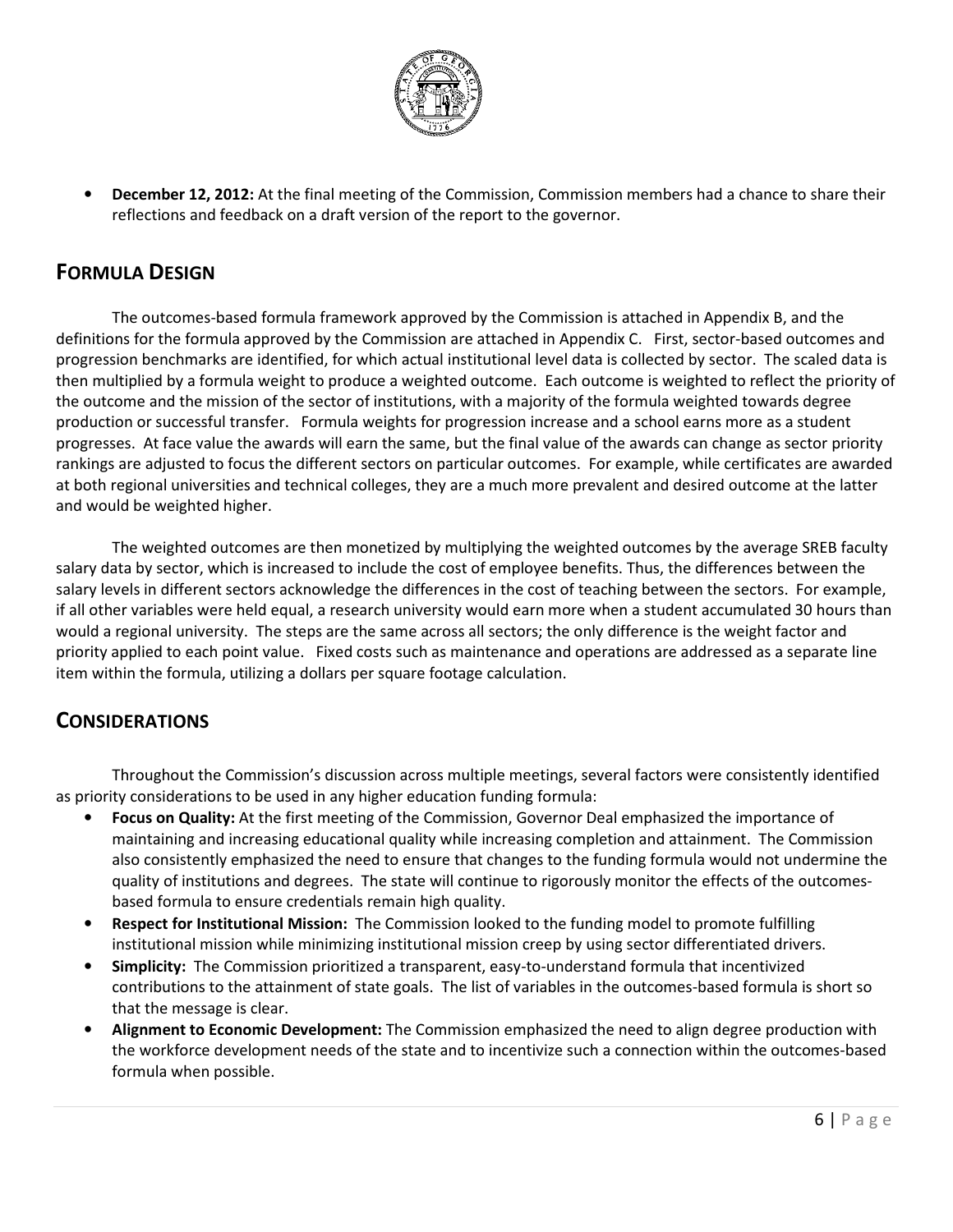

# FORMULA ELEMENTS

Overall, the Higher Education Funding Commission recommended that the outcomes-based higher education funding formula:

- Reward student progression
- Reward awards conferred and outcomes (GED Diplomas, successful transfer out, certificates, associate's degrees, bachelor's degrees, post-baccalaureate degrees) as the majority weight
- Incentivize target student populations (Pell Grant Recipients and Adult Learners)
- Determine priorities at the sector (Technical Colleges, State & Two Year Colleges, Regional & State Universities, and Research Universities) level: Allows the TCSG and USG to apply weighting to each outcome to reflect priorities of different sectors. For example, Technical Colleges may value certificates higher, State & Two Year Colleges may value transfers higher, and Regional & State Universities may value Bachelor's Degrees higher. The determination of priorities by sector would allow them to be periodically reviewed and reset and allow USG and TCSG to ensure state goals are being met, while prioritizing simplicity within the formula.
- Determine strategic initiatives at the sector (Technical Colleges, State & Two Year Colleges, Regional & State Universities, and Research Universities) level: Allows the Systems to reserve up to 10% of the formula's allocation for incentives based on sector and state priorities not collected in the progression and outcome data. For example, TCSG may wish to place an additional incentive on workforce placement, while Research Universities may wish to look at external research funding. By allowing these to be set at the sector level and open to periodic review, the state has flexibility to use the currently available data on workforce and state needs.
- Use the Southern Regional Education Board's (SREB) average faculty salary of similar Carnegie classification sectors for the funding multiplier
- Account for health insurance costs and fringe benefits by adding an additional percentage to the SREB salary data in the funding multiplier
- Address fixed costs such as maintenance and operations as a separate line item in the outcomes-based formula using a \$/square footage calculation

# IMPLEMENTATION & MONITORING

Recommendations made by the Higher Education Funding Commission and subsequently adopted by the Governor may be utilized within the existing budgeting process. Though the outcomes-based formula would replace the current two formulas entirely, statutorily, the Chancellor of the University System and the Commissioner of the Technical College System determine allocations to individual institutions. The outcomes-based formula would continue to drive appropriations at the system level, and appropriations to the institutions would continue to be allocated by the Chancellor and Commissioner. The data used in the outcomes-based formula would be based on counts. The outcomesbased formula would first be used to develop a revenue neutral base in FY 2015, and it would move the formula toward granting new funds based on improvement in outcomes in FY 2016 and beyond.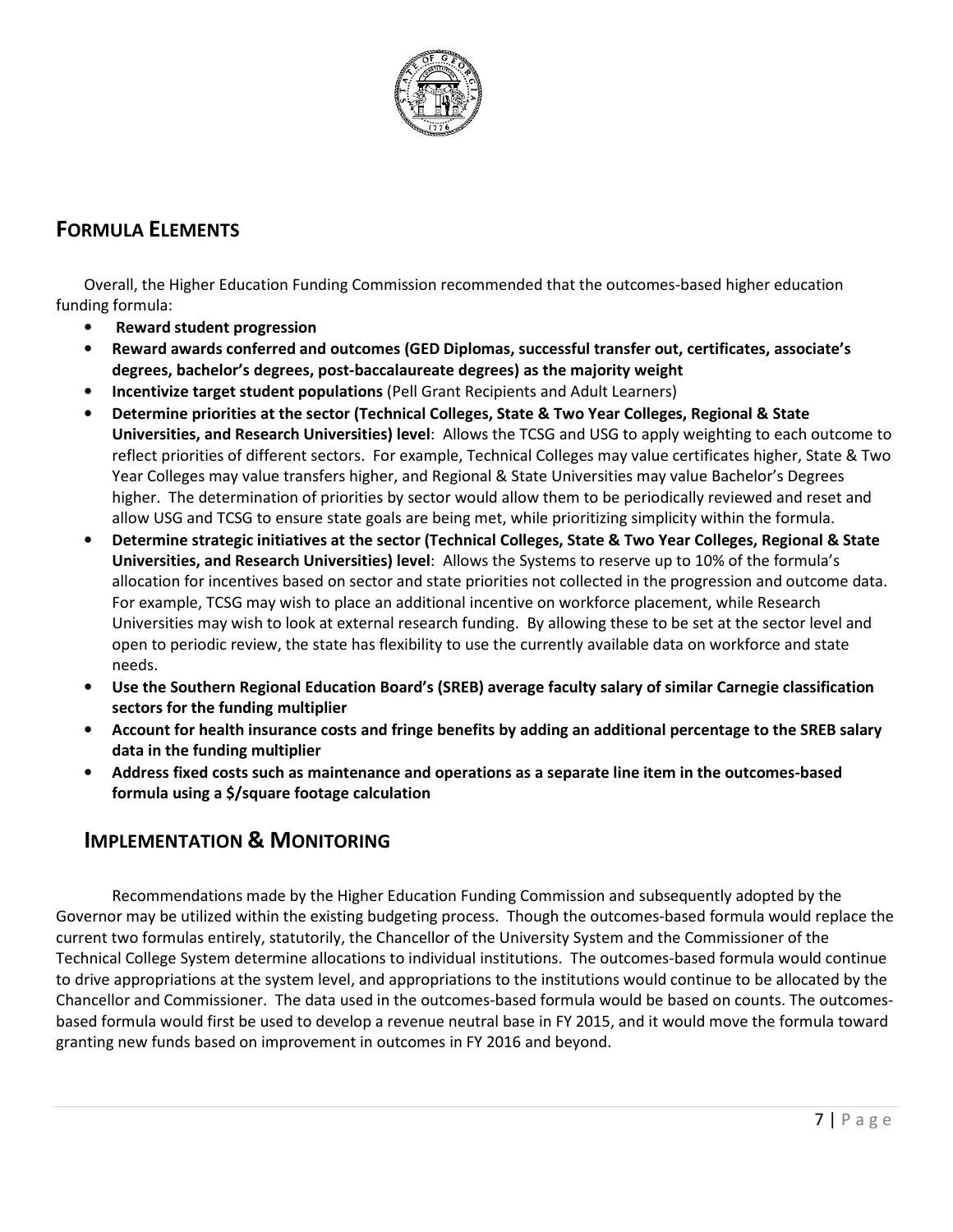

The Commission recommended that the Chancellor and Commissioner, along with OPB and in consultation with the legislature, establish the formal processes for setting the definitions and weights of sector specific strategic initiatives and the sector priority weights to align with the state's existing budget cycle. The systems, the legislative representatives, and the Governor's Office would reach common agreement as to the weight and priority amounts. The Commission also recommended that the staff level working group, to include members of the Governor's Office, OPB, GOSA, TCSG, USG, and legislative budget offices, continue to meet on an ongoing basis through the end of FY 2015 to closely monitor all aspects of the outcomes-based formula.

# FUTURE STUDY

The Commission identified two items that merited further study beyond the work of the Commission for consideration in adding to the formula. First, the Commission recommended the state further study adding firstgeneration college students as an incentivized population. The state does not currently collect consistent information to reliably identify first generation college students, and the Commission recommended that the state begin studying ways to identify this population so that accurate data might be collected to inform the formula. Secondly, the Commission recommended that the state further study methods of funding dual-credit programs through the outcomes-based formula to ensure that students are allowed to move on when ready and to increase the number of high school students who are able to take college level courses and earn dual credits.

# **CONCLUSION**

With the recommendations of the Higher Education Funding Commission, Georgia joins a growing number of states in sending a strong message to institutions, students and taxpayers alike that we will begin to measure our return on investment for the funds spent on public colleges and universities in terms of student access, progress and success. Moving from an enrollment driven formula to an outcomes-based formula is a commitment from the state to invest our resources in the results we want and to accomplish these results with clarity and predictability.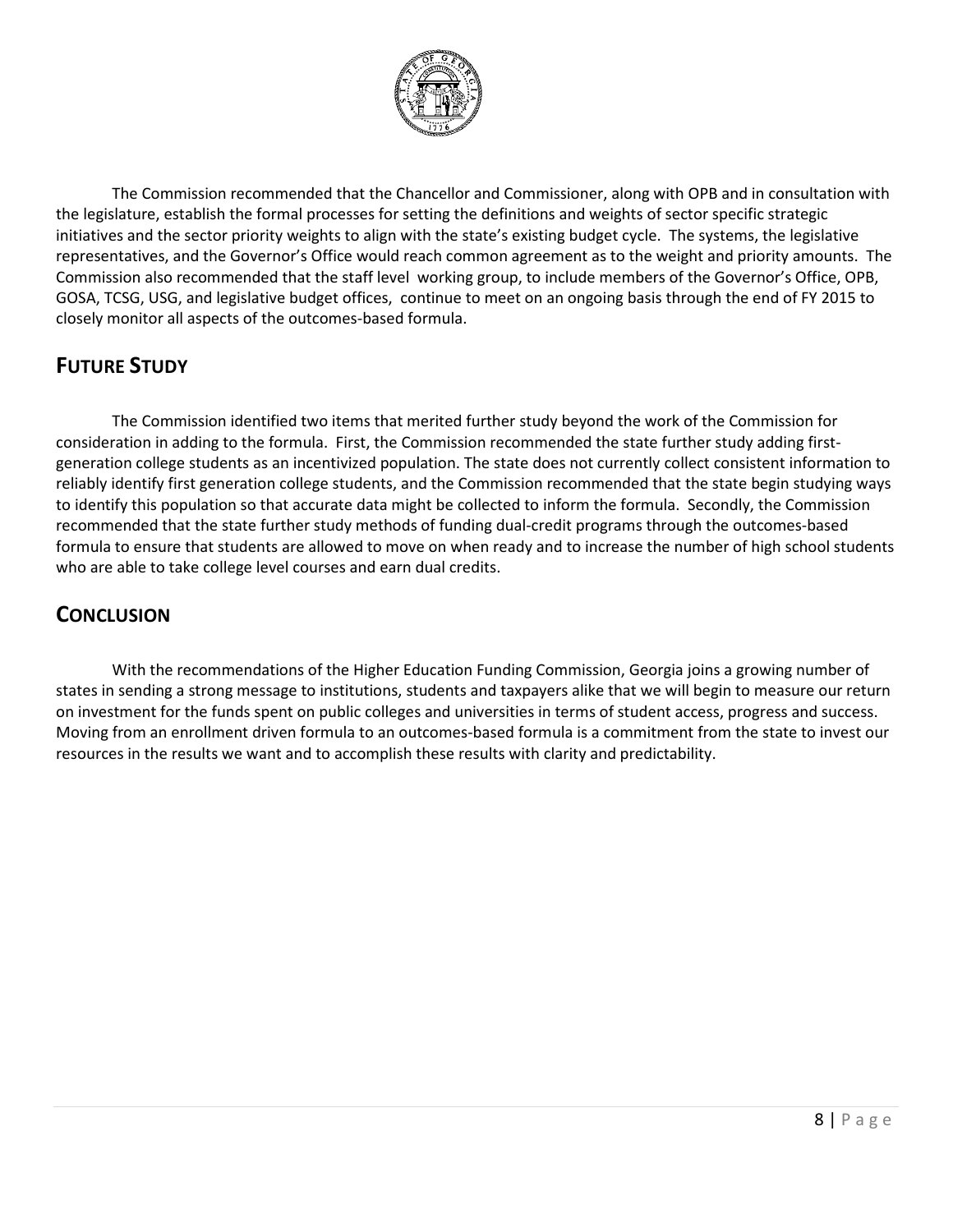

### Appendix A Members of the Higher Education Funding Commission

Representing the University System of Georgia: Mr. Hank Huckaby, Chancellor, University System of Georgia Mr. Don Leeburn, Jr., At-Large Member, Board of Regents Mr. Philip Wilheit, Sr., At-Large Member, Board of Regents Dr. Bud Peterson, President, Georgia Institute of Technology Dr. Gary McGaha, President, Atlanta Metro College Dr. Ron Core, Vice President for Business and Finance, Georgia Southern University Mr. James Taylor, Student, University of Georgia Mr. Kevin Vantrees, Student, Abraham Baldwin Agricultural College

Representing the Technical College System of Georgia: Mr. Ron Jackson, Commissioner, Technical College System of Georgia Mr. Otis M. Raybon, Jr., 11th Congressional District, State Board of the Technical College System of Georgia Mr. Michael Sullivan, 7th Congressional District, State Board of the Technical College System of Georgia Dr. Anthony Parker, President, Albany Technical College Dr. Ray Perren, President, Wiregrass Technical College Dr. Mindy McCannon, Vice President of Academic Affairs, Georgia Northwestern Technical College Mr. David Welden, Vice President of Administration, Gwinnett Technical College Mr. Alvie Coles, Student, Ogeechee Technical College

Representing the Georgia House of Representatives: Chairman Terry England, Appropriations Committee Chairman Carl Rogers, Higher Education Committee \* Chairman Tom Rice, Motor Vehicles Committee

Representing the Georgia Senate: Chairman Jack Hill, Appropriations Committee Chairman Buddy Carter, Higher Education Committee \* Chairman Johnny Grant, Public Safety Committee

Representing the Business Community: Mr. Chris Klaus, CEO, Kaneva Ms. Alexis Balkum, Former VP, Human Resources, Turner Broadcasting System, Inc.

Representing the Governor's Office of Planning and Budget: Debbie Dlugolenski Alford, Chief Financial Officer and Director, Office of Planning and Budget

\*Denotes Higher Education Funding Commission Co-Chairman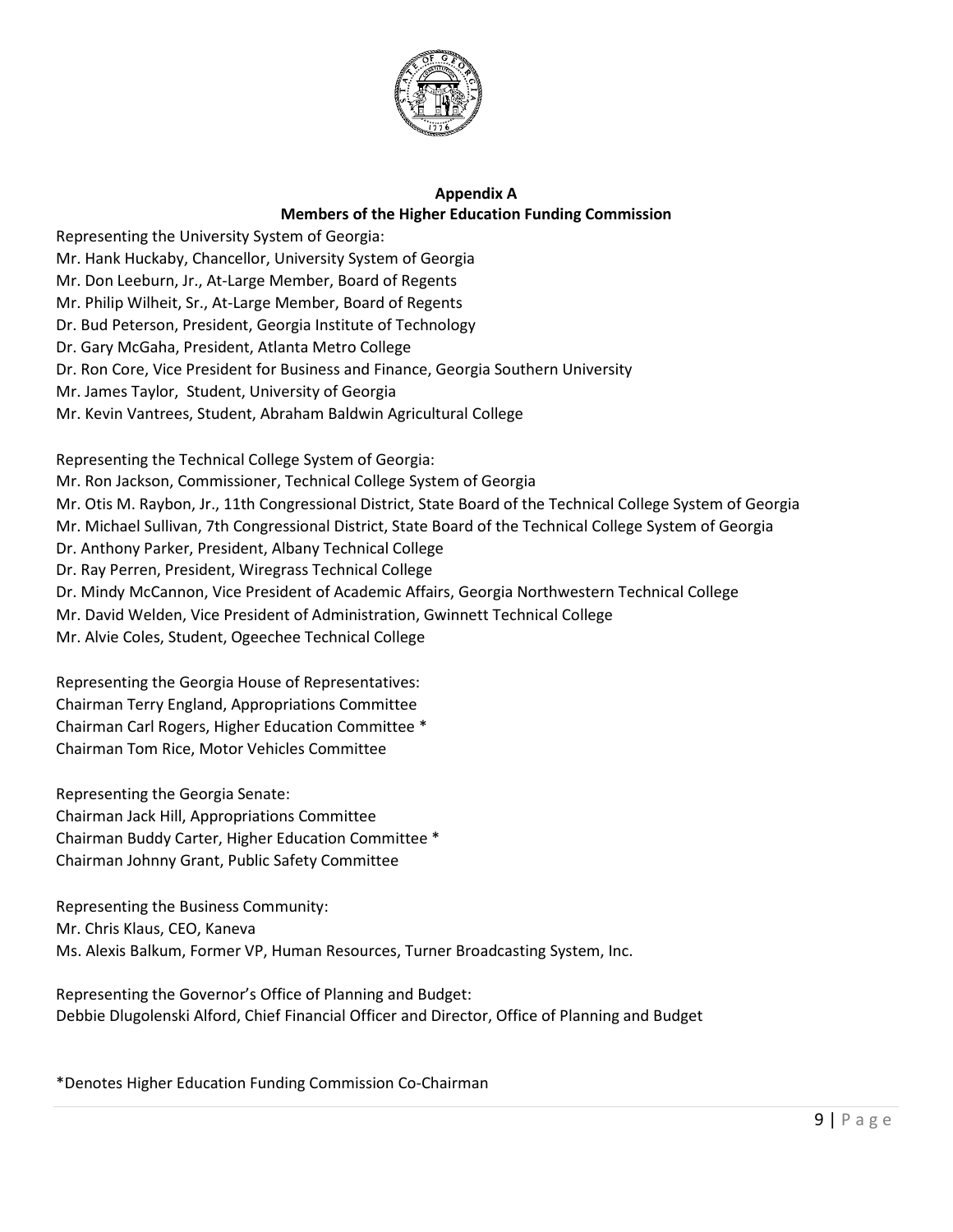

#### Appendix B Members of the Staff Level Working Group

#### Office of Planning and Budget

Margaret Betzel, Policy Coordinator, Educational Development Division David Lakly, Director, Educational Development Division Jason Matt, Policy Analyst, Educational Development Division Kerri Wilson, Policy Analyst, Educational Development Division

#### Technical College System of Georgia

Kenneth Kincaid, Budget Director Andy Parsons, Assistant Commissioner, Data, Planning and Research

#### University System of Georgia

John Brown, Vice Chancellor for Fiscal Affairs Dr. Susan Campbell Lounsbury, Assistant Vice Chancellor, Research & Policy Analysis Tracey Cook, Assistant Vice Chancellor for Fiscal Affairs/Budget Director Dr. Houston Davis, Chief Academic Officer and Executive Vice Chancellor Dr. Lynne Weisenbach, Vice Chancellor, Educational Access and Success

#### Governor's Office of Student Achievement

Bonnie Holliday, Executive Director

#### Office of the Governor

Kristin Bernhard, Education Policy Advisor Erin Hames, Deputy Chief of Staff for Policy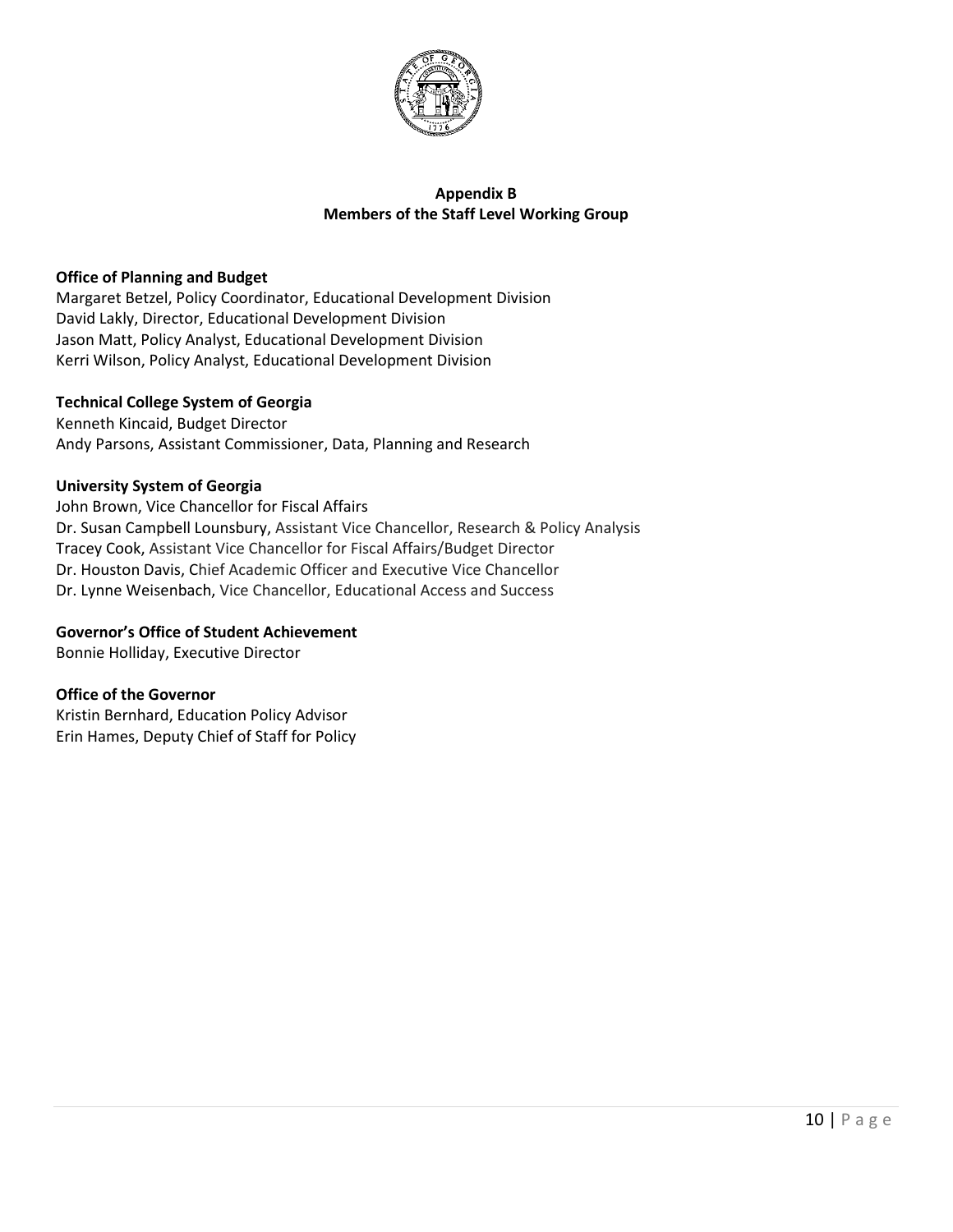

# Appendix C Outcomes-Based Formula Spreadsheet

| <b>Research Universities</b><br><b>Students Accumulating 30 Hours</b><br><b>Students Accumulating 60 Hours</b> | Data<br>12,500<br>15,750 | x<br>Formula<br>Weight<br>0.4<br>0.6 | $\equiv$<br>Weighted &<br><b>Scaled Points</b> | x<br>Sector<br>Priority<br>3%<br>3% | ٠<br>Total<br><b>Points</b>   | x<br><b>Multiplier</b><br>\$106,626 | <b>Funding Per</b><br>Outcome |
|----------------------------------------------------------------------------------------------------------------|--------------------------|--------------------------------------|------------------------------------------------|-------------------------------------|-------------------------------|-------------------------------------|-------------------------------|
| <b>Students Accumulating 90 Hours</b><br>Underserved Population Incentive 0.1                                  | 37,000                   | 0.8                                  |                                                | 3%                                  |                               |                                     |                               |
| <b>Combined Degree Data</b>                                                                                    |                          |                                      |                                                |                                     |                               |                                     |                               |
| Students that earn a Bachelors Degree                                                                          | 14,500                   | 1.9                                  |                                                | 40%                                 |                               |                                     |                               |
| Students that earn a Masters/Ed Specialist Degree                                                              | 6,750                    | 2.4                                  |                                                | 35%                                 |                               |                                     |                               |
| Students that earn a Doctoral/Professional Degree                                                              | 2,500                    | 3.4                                  |                                                | 16%                                 |                               |                                     |                               |
| <b>Strategic Initiatives</b>                                                                                   | <b>TBD</b>               | <b>TBD</b>                           |                                                | <b>TBD</b>                          |                               |                                     |                               |
|                                                                                                                |                          |                                      |                                                |                                     | <b>Total Outcomes Funding</b> |                                     |                               |

| <b>Plant Operations Funding Rate</b>  | TBD        |
|---------------------------------------|------------|
| + Utilities Funding Rate              | TBD        |
| $= M&O$ Funding Rate                  |            |
| x Resident Instruction Square Footage | 25,000,000 |
| = Maintenance and Operations Funding  |            |
| + Outcomes Funding                    |            |
| = Total FY15 State Funds Request      |            |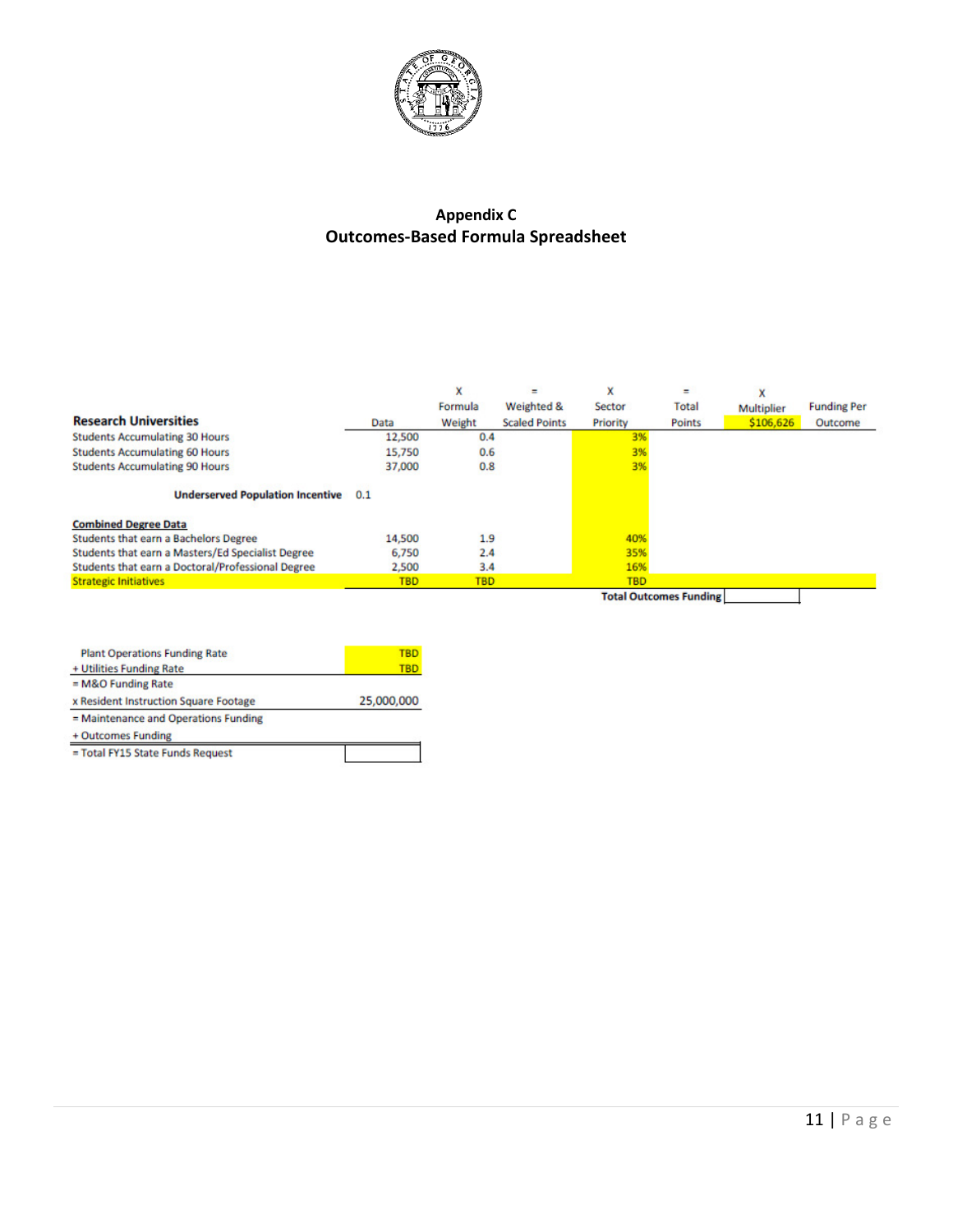

# Appendix D Formula Definitions

| <b>Metric</b>                        | <b>Definition</b>                                                                                                                                                                                                                                                                                                                                                                                                                                                                                                                                                                                                                                                                                                   |
|--------------------------------------|---------------------------------------------------------------------------------------------------------------------------------------------------------------------------------------------------------------------------------------------------------------------------------------------------------------------------------------------------------------------------------------------------------------------------------------------------------------------------------------------------------------------------------------------------------------------------------------------------------------------------------------------------------------------------------------------------------------------|
| <b>Student Progression/Retention</b> | Number of undergraduate students who reached or passed the 15, 30, 60, or<br>90 cumulative credit hours at the end of the year (Summer, Fall, Spring).<br>Students passing multiple benchmarks in a year will be counted at the highest<br>benchmark they pass. Metric is calculated by adding students' earned credit<br>hours for the year to their cumulative earned credit hours prior to the year.<br>Completion of a course is indicated by the grades A, B, C, D, Pass, and<br>Satisfactory. Credit accepted through transfer and dual enrollment will be<br>included in cumulative earned hours. Learning Support/Remedial hours are<br>not included in cumulative earned hours.                            |
| <b>Awards Conferred</b>              | The combined total of GED Diplomas, Certificates, Associates, Bachelors,<br>Masters, Education Specialist, Doctoral, and Professional degrees conferred<br>during the year (Summer, Fall, Spring). Students earning multiple awards at<br>the same level (Certificate, Associate, Bachelors, Masters, Education Specialist,<br>Professional, Doctoral) will be counted as one outcome. Students earning<br>awards in multiple-levels (Certificate, Associate, Bachelors, Masters, Education<br>Specialist, Professional, Doctoral) during the same year will be counted as<br>multiple outcomes. Double majors do not count as two outcomes. Imbedded<br>certificates do not count as an outcome.                   |
| <b>Sub-Populations</b>               |                                                                                                                                                                                                                                                                                                                                                                                                                                                                                                                                                                                                                                                                                                                     |
| <b>Pell Grant Recipients</b>         | Students that have received Pell at any time in their college career. Check Pell<br>status from first term of postsecondary enrollment through the end of the year<br>being reported (through Spring semester). Counted in Awards Conferred and<br>Transfer metric.                                                                                                                                                                                                                                                                                                                                                                                                                                                 |
| <b>Adult Learner</b>                 | Students 25 years or older at the time of the award of a GED Diploma,<br>Certificate, Associates, or Bachelors (as of last day of award term) or at the<br>time of transfer (as of the last day of the term before transfer) the year being<br>reported. Counted in Awards Conferred and Transfer metric.                                                                                                                                                                                                                                                                                                                                                                                                           |
| <b>Under Consideration</b>           |                                                                                                                                                                                                                                                                                                                                                                                                                                                                                                                                                                                                                                                                                                                     |
| Strategic Initiatives                | To be determined at the system level and to include sector specific strategic<br>initiatives such as workforce data, degrees in strategic fields, etc.                                                                                                                                                                                                                                                                                                                                                                                                                                                                                                                                                              |
| Transfers Out with 12 Hours          | The number of students who transferred-out to any public, private, or out-of-<br>state institution who had accumulated at least 12 earned credit hours. Metric<br>is calculated based on student enrollment at College A during year 1 (Summer,<br>Fall, Spring Year 1) and transfer enrollment was found later in year 1 or year 2<br>(Fall, Spring Year 2). This does not include students who accumulated hours<br>through dual enrollment programs and then enrolled at another institution.<br>The number of credit hours accepted by the institution the student transfers to<br>does not factor into this outcome. The National Student Clearinghouse and/or<br>GA AWARDS should be used to track transfers. |
|                                      | The number of students who were enrolled in remedial courses during<br>Summer, Fall, or Spring of Year 1 who then successfully complete college-level                                                                                                                                                                                                                                                                                                                                                                                                                                                                                                                                                               |
| <b>Remedial Success</b>              | courses in the same subject area in a subsequent semester by the end of year 2<br>(Summer, Fall, Spring Year 2) or complete an award during the 2 years.                                                                                                                                                                                                                                                                                                                                                                                                                                                                                                                                                            |